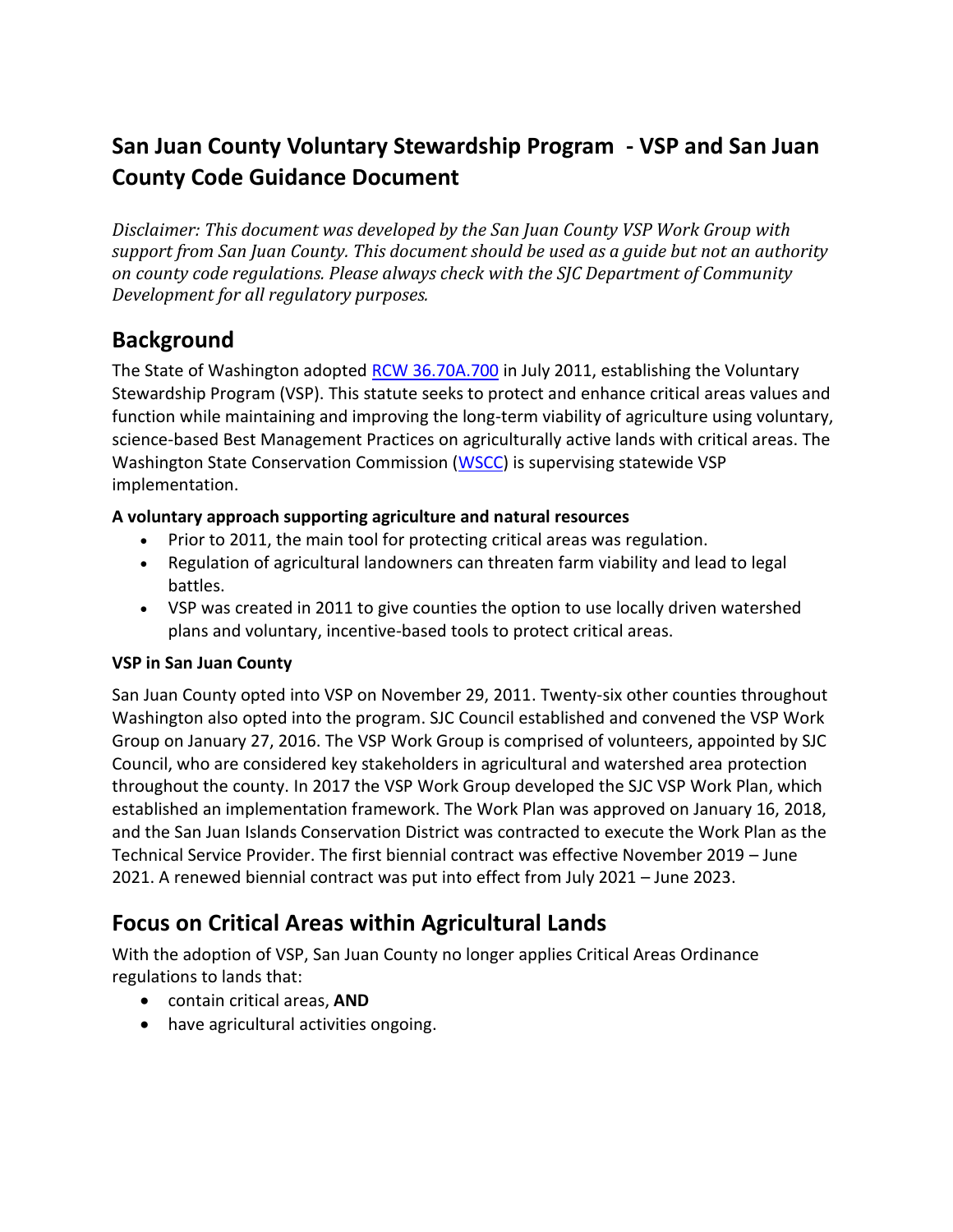However, all other regulations, including building codes, land use and zoning designations, and state and federal clean water laws still apply to lands with agricultural activities. All nonagricultural lands are subject to San Juan County's Critical Areas Ordinance (CAO).

### **What qualifies as "Agricultural Activities?"**

"Agricultural activities" are defined in RCW 36.70A.703 (1) and have the same definition as set out in the Shorelines Management Act (SMA - RCW 90.58.065 (2) (a)):

"Agricultural activities" means agricultural uses and practices including, but not limited to: Producing, breeding, or increasing agricultural products; rotating and changing agricultural crops; allowing land used for agricultural activities to lie fallow in which it is plowed and tilled but left unseeded; allowing land used for agricultural activities to lie dormant as a result of adverse agricultural market conditions; allowing land used for agricultural activities to lie dormant because the land is enrolled in a local, state, or federal conservation program, or the land is subject to a conservation easement; conducting agricultural operations; maintaining, repairing, and replacing agricultural equipment; maintaining, repairing, and replacing agricultural facilities, provided that the replacement facility is no closer to the shoreline than the original facility; and maintaining agricultural lands under production or cultivation;

Certain terms in the definition of agricultural activities (agricultural products, agricultural equipment, and agricultural land) are further defined in the SMA (RCW 90.58.065 (2) (b), (c) and (d)):

(b) "Agricultural products" includes but is not limited to horticultural, viticultural, floricultural, vegetable, fruit, berry, grain, hops, hay, straw, turf, sod, seed, and apiary products; feed or forage for livestock; Christmas trees; hybrid cottonwood and similar hardwood trees grown as crops and harvested within twenty years of planting; and livestock including both the animals themselves and animal products including but not limited to meat, upland finfish, poultry and poultry products, and dairy products; (c) "Agricultural equipment" and "agricultural facilities" includes, but is not limited to:

(i) The following used in agricultural operations: Equipment; machinery; constructed shelters, buildings, and ponds; fences; upland finfish rearing facilities; water diversion, withdrawal, conveyance, and use equipment and facilities including but not limited to pumps, pipes, tapes, canals, ditches, and drains;

(ii) corridors and facilities for transporting personnel, livestock, and equipment to, from, and within agricultural lands;

(iii) farm residences and associated equipment, lands, and facilities; and

(iv) roadside stands and on-farm markets for marketing fruit or vegetables; and (d) "Agricultural land" means those specific land areas on which agriculture activities are conducted.